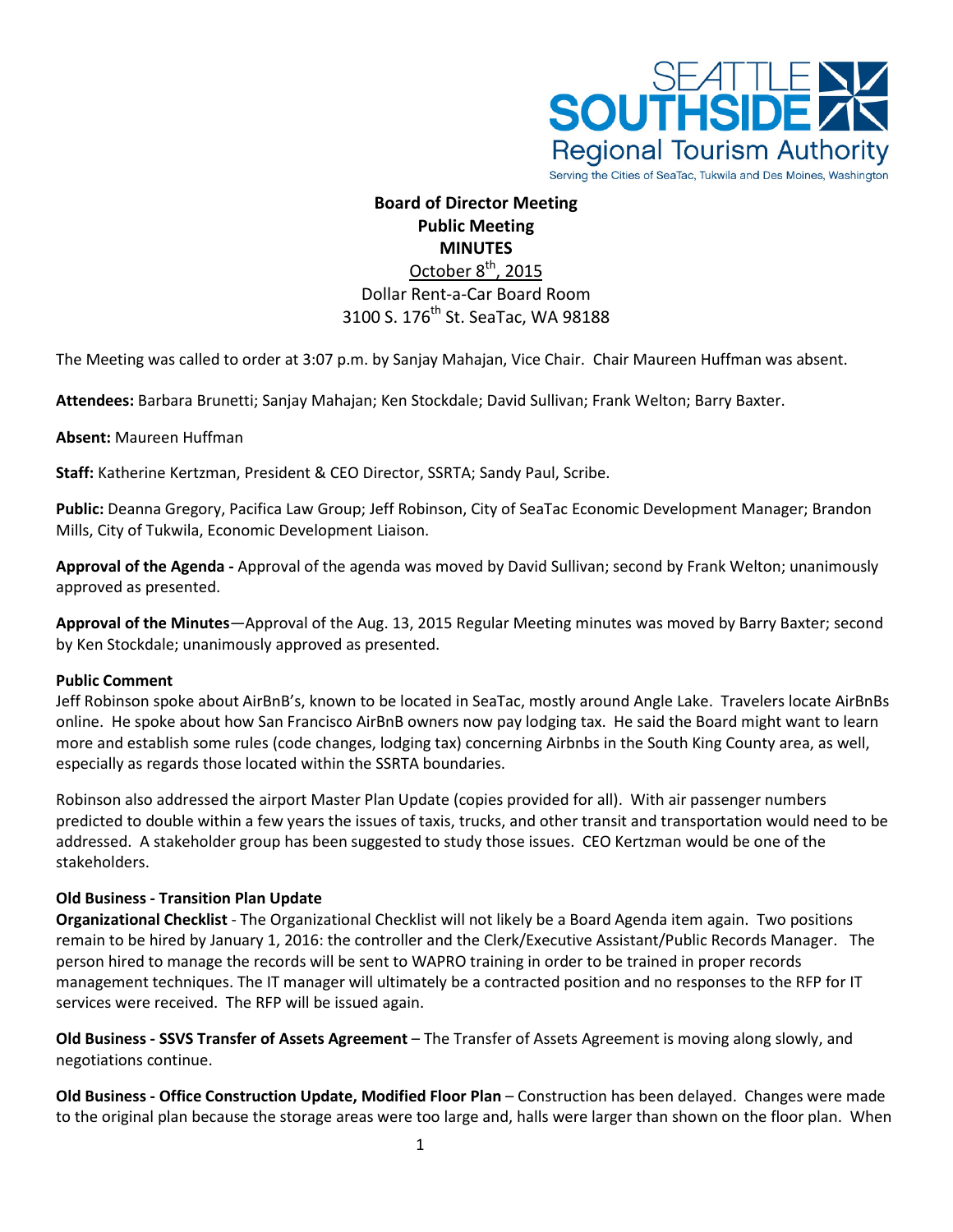walls were opened up, the needed changes could not be made without major construction to move wiring or loadbearing walls. Construction will be resumed as early as next week with completion by the end of October. The goal is to hold the November 12 Board meeting in the new meeting room.

**Old Business - Furniture Plan –** White furniture with mocha accents has been selected. Furniture will be purchased at Complete Office from the Hon office furniture line. It is similar to IKEA brand, and not top-of-the-line. Complete Office will do a layout so the end result is easier to visualize.

# **SSRTA Sales & Marketing Advisory Committee Report – Ken Stockdale and Sanjay Mahajan, Co-Chairs**

The Initial Committee Meeting was held Aug. 31, 2015. Strategic Planning and Advertising Agency of Record were discussed. Four proposals were received, all of which met the initial pass/fail requirements. Staff and the subcommittee reviewed the proposals and determined to invite 3 of the 4 to interview. Green Rubino, JayRay, and PRR firms were chosen for interviews because of their knowledge of the Seattle Southside area, and tourism industry as a whole, as well as their expertise as displayed in the submitted proposals. A contract will be written once a selection has been made. The committee will report back at the November 12 meeting.

### **Financial Report –**

Katherine Kertzman introduced Steve Miller, who is helping with accounting duties, owns his own CPA firm, Miller and Miller PS. He told of his 35 years of experience with governments and auditing. He set up SSRTA in Quickbooks because it is affordable and easy to use. He has a payroll clerk who is setting up the SSRTA ADP payroll. He has been working closely with Katherine on the pending budget for 2016.

# **ADP Payroll Processing Update** –

Katherine is the 'test' as the payroll system is set up. At this time, she is the only employee. The remainder of the employees officially begin their posts on January 1, 2016. She stated she would rather flesh out any payroll errors on herself than subject others to possible flaws in a new system.

# **2015 Budget vs. Actuals** – Discussion

The attached 2015 budget was listed in a column next to actual revenues and expenditures.

- August 2015 was a good month
- Current revenues do not include lodging taxes.
- 2015 will be primarily focused on office set up, hiring an advertising agency of record to include strategic planning, and working with other Destination Marketing Organizations.

# **2016 Budget Discussion**

Highlights included:

- The cost of each trip and sales event is about \$5,000, including all expenses.
- Visitor services under 'travel' means partnership engagement. This line includes meals for meetings.
- The 'Total Budgeted Costs' number in the budget resolution is incorrect and should read \$5,202,124. This will be corrected.
- Salaries will be average but under budget.

**Chair's Report** – Chair Huffman was absent and there was no report.

**Resolution No. 2015-021** A RESOLUTION OF THE BOARD OF DIRECTORS OF THE SEATTLE SOUTHSIDE REGIONAL TOURISM AUTHORITY APPROVING THE 2016 BUDGET

*Motion:* Following further discussion on the budget, Frank Welton moved, Dave Sullivan second, to approve resolution No. 2015-21 approving the 2016 budget; the motion passed unanimously.

**Resolution No. 2015-022** A RESOLUTION OF THE BOARD OF DIRECTORS OF THE SEATTLE SOUTHSIDE REGIONAL TOURISM AUTHORITY SETTING THE REGULAR MEETING SCHEDULE FOR CALENDAR YEAR 2016